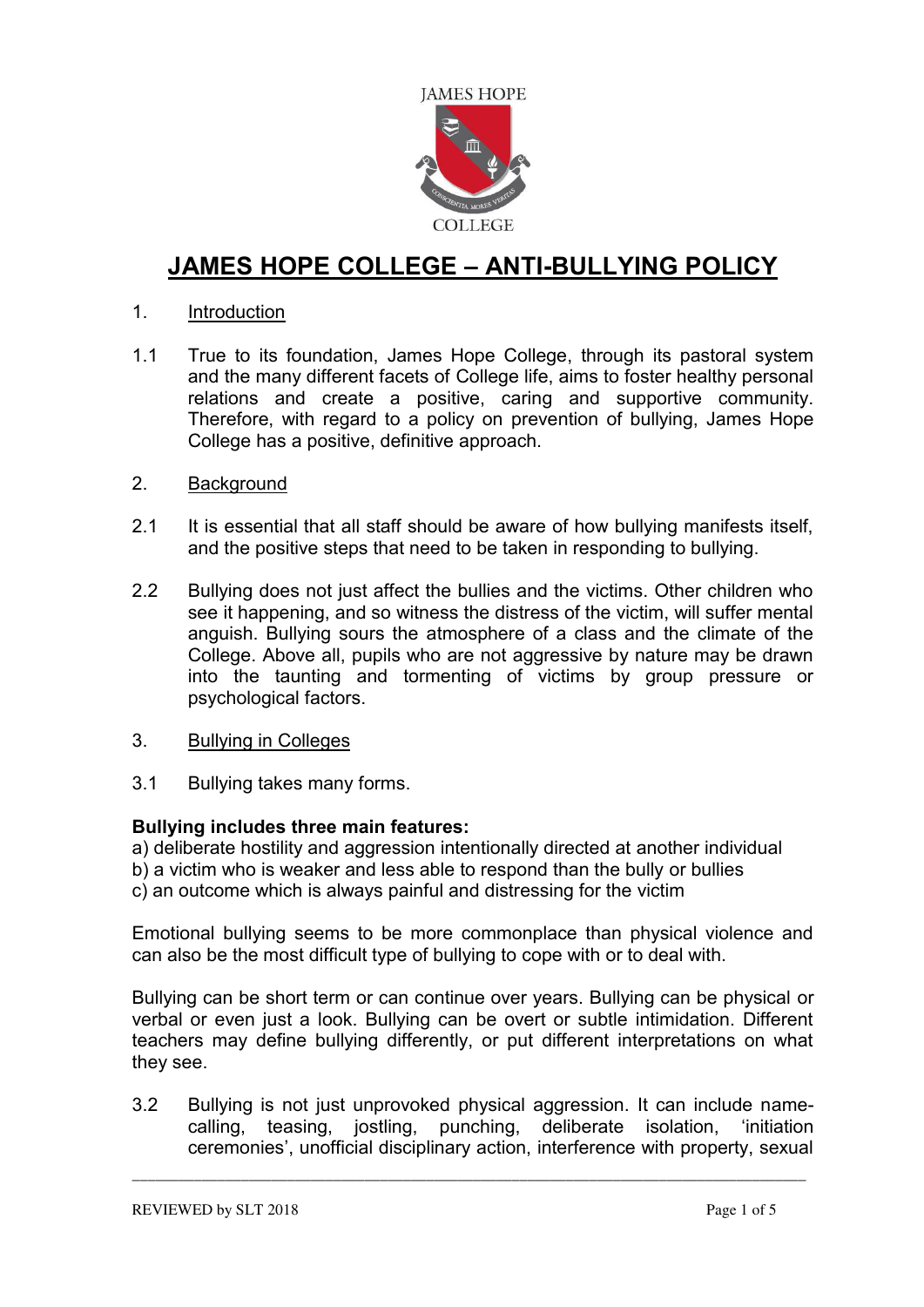harassment, intimidation, racial abuse, homophobia, extortion and use of technology or other written forms of communication. The victims suffer the physical and psychological abuse of their persons, isolation, loneliness, insecurity, anxiety and fear arising from a threatening atmosphere which surrounds them.

- 3.3 Cyber-bullying is a different form of bullying which can happen 24/7, with a potentially bigger audience, and more accessories as people forward on content at a click. It can include posting upsetting or defamatory remarks about an individual online and name-calling or harassment using mobile phones. These may be general insults or include prejudice-based bullying. Cyberbullies use their mobile phones or e mails to send sexist, homophobic and racist messages, or they attack other kinds of difference such as a physical or mental disability, cultural or religious background, appearance, or socio-economic position. In other cases bullies physically assault other children and post images of fights online or send recording via text messages or take photos to send to other people. Other unacceptable uses made of photographs include sexting or trolling.
- 3.4 The actions of the bully are such as:
	- to exert power, overt or covert, over the bully's victims;
	- to frighten or even terrorise, either through physical aggression or through psychological intimidation;
	- to create an atmosphere in which the victim feels a constant sense of foreboding at the thought of being subjected to taunts, or threatened with violent behaviour, or actually attacked and humiliated, often in secret;
	- to treat bullying almost as a tribal rite, with the onlookers participating or placed in the role of conspirators sworn not to expose the bully.
- 3.5 It is difficult to recognise bullies, in that they do not conform to a stereotype, based on popular misconception, about the category of pupil (e.g. inadequate, non-achievers, insecure) into which the bully falls.
- 3.6 The likely victims are often those who are vulnerable because they too easily become agitated, and in a state of extreme anxiety can be treated as figures of fun. Able and talented pupils can also be subjected to ridicule; in fact, potential victims can be anyone who is perceived as 'different' in any way, this could include any pupil/member of staff who might have any form of disability or be perceived of as being different.

- 4. A Policy to combat bullying
- 4.1 There are **THREE** elements to our anti bullying policy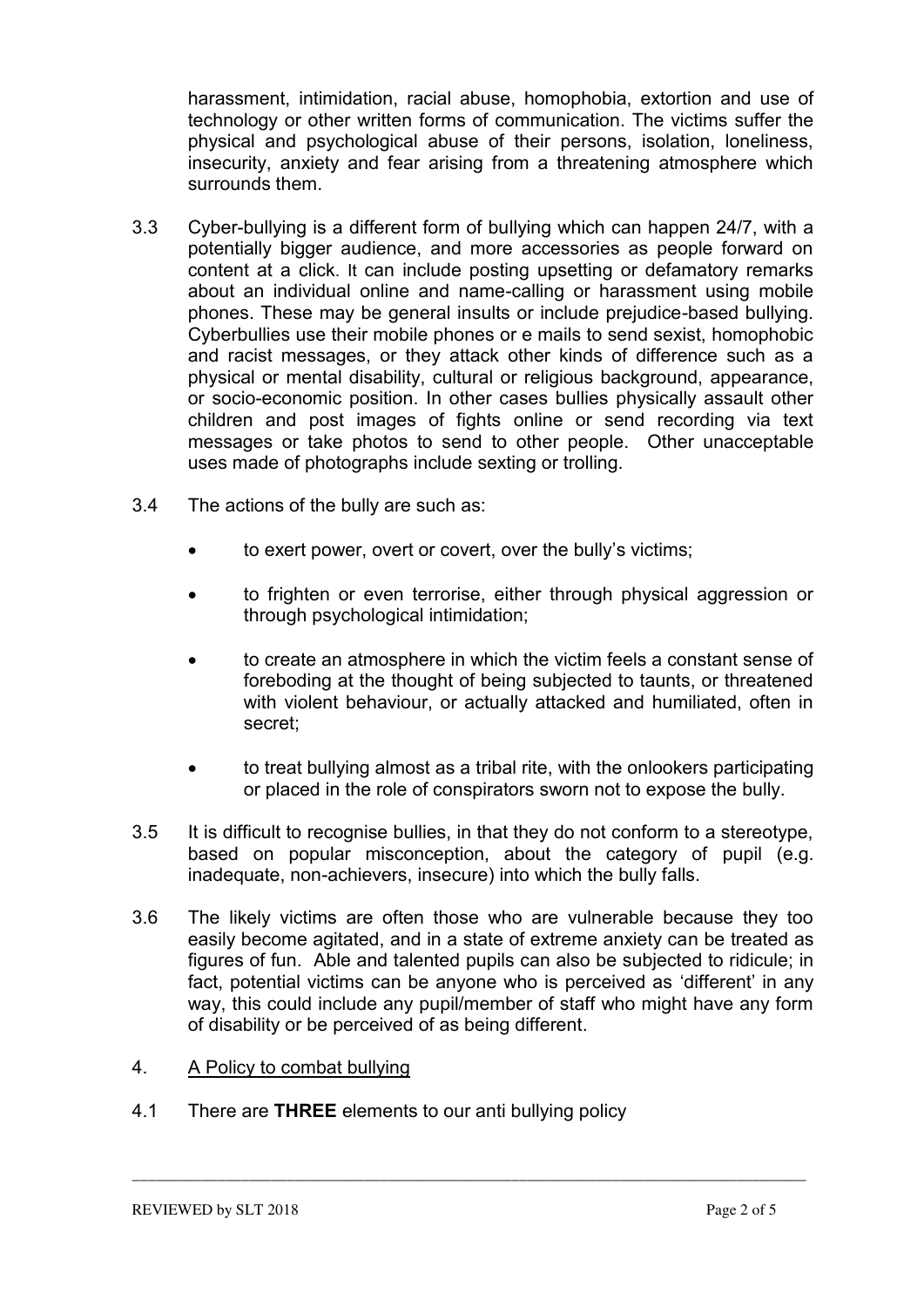- a. Prevention through the College ethos, teaching and pastoral support offered to pupils (part of the PSHE programme, assemblies, etc) thus creating a climate where bullying is seen as totally unacceptable and it is right to refer.
- b. Procedures for identifying and reporting cases, or suspected cases, of bullying.
- c. Support to pupils who have been bullied and support and guidance to the bully.
- 5. Prevention
- 5.1 What sort of message does the College give about bullying? Part of the message is the way in which the victims are seen by staff, and whether victims are encouraged to speak out.
- 5.2 A whole College response aimed at implementing effective anti bullying procedures must take account of the need for preventative measures through:
	- fostering the College ethos, promoting good discipline and acceptable patterns of behaviour among pupils, based on a proper respect for authority;
	- the implementing of College policy and a strategic plan to reduce the incidence of bullying, linked to the College's pastoral system, involving all teaching staff and non-teaching staff, with the Senior Management Team responsible, through the Pastoral Teams, for coordinating the steps taken after cases of bullying have been reported.
	- encourage staff to look for signs of potential problems before they happen. Staff should be aware that these are possible signs and that they should investigate if a child:
		- is unwilling to go to College
		- Increased illness vistts to medical staff to miss lessons.

- begins to do badly in College work
- becomes withdrawn, starts stammering
- regularly has clothes or books destroyed
- becomes distressed, stops eating
- cries easily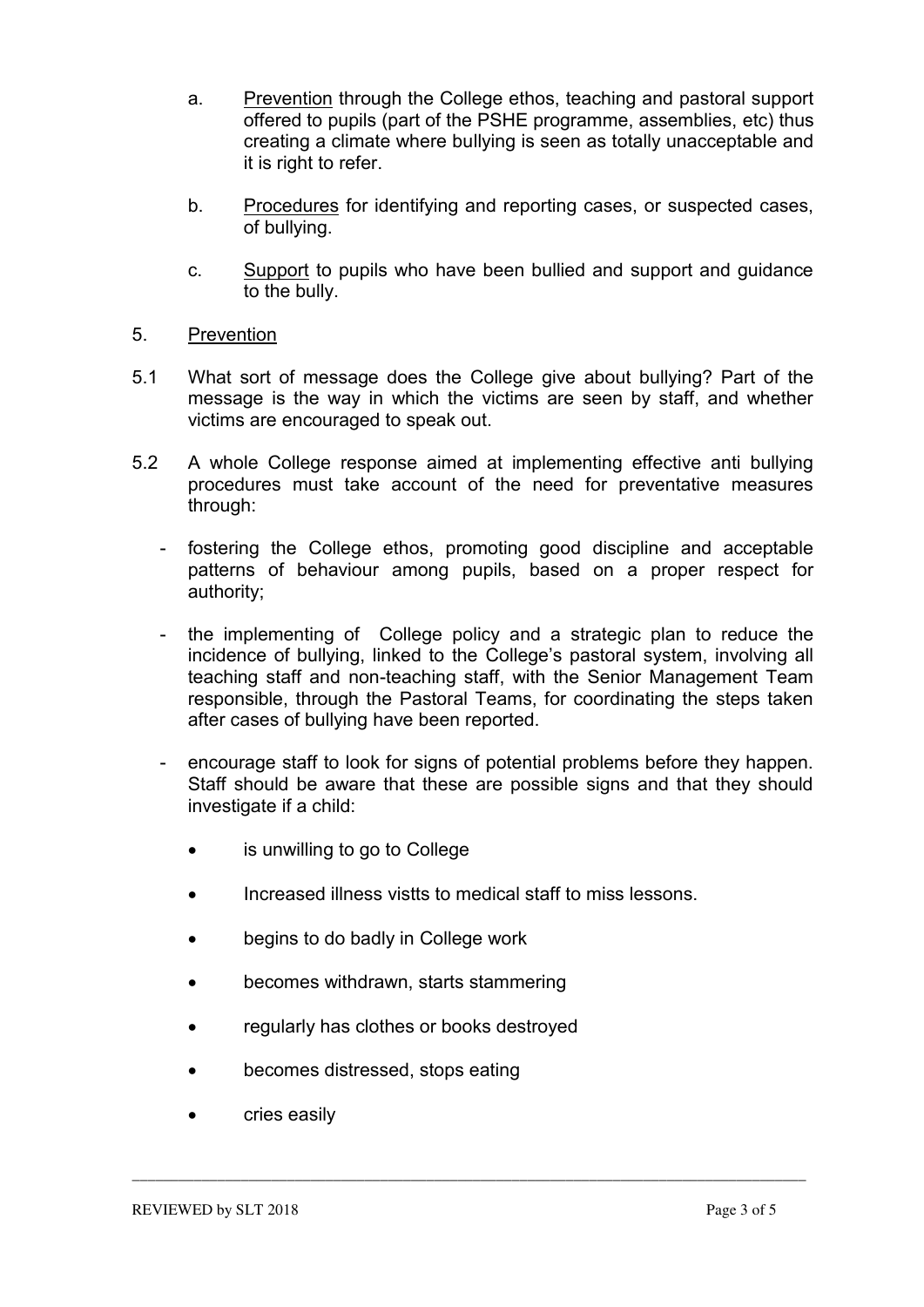- becomes disruptive or aggressive
- has possessions go 'missing'
- has money continually 'lost'
- starts stealing (maybe to pay bully)
- is frightened to say what's wrong
- runs away or makes a cry for help by drastic actions of another kind
- Behaviour is significantly different without any known cause

These signs and behaviour could indicate other problems, but bullying should be considered a possibility and be investigated.

#### 6. PROCEDURES

- 6.1 All staff must familiarise themselves with the College's anti bullying policy and the procedures and mechanisms for its implementation.
- 6.2 Pupils are to be encouraged to report that they are being bullied to anyone to whom they feel able to confide. Parents and guardians are also encouraged to report bullying. It must be understood that this information will be passed on to the appropriate authority.
- 6.3 Pupils who observe bullying are to be encouraged to report it to staff. Pupils need to realise that no one is a passive bystander. You are either for what is happening or against it.
- 6.4 All reported cases of bullying must be recorded and investigated.
- 6.5 The pupil who believes that they are being bullied will be questioned on their own to ascertain how serious the allegation is. The alleged bully will then be interviewed to discover whether they might have been provoked or the one being 'bullied' is being over sensitive. Any witnesses, especially any who might be deemed 'neutral' may also be interviewed. In some cases it might be right to talk to 'victim' and 'bully' together.
- 6.6 In some cases the problem may be seen as a misunderstanding or a breakdown in personal relations that can be 'talked through' in a way that is mutually satisfactory and an agreement or solution found.
- 6.7 If the alleged bullying is seen to be true then the bully will be severely reprimanded and have explained exactly the degree of hurt and distress that their behaviour has caused. They will be warned that if s/he persists in this behaviour s/he will be suspended or expelled. In very severe cases a pupil may be suspended / expelled in the first instance.